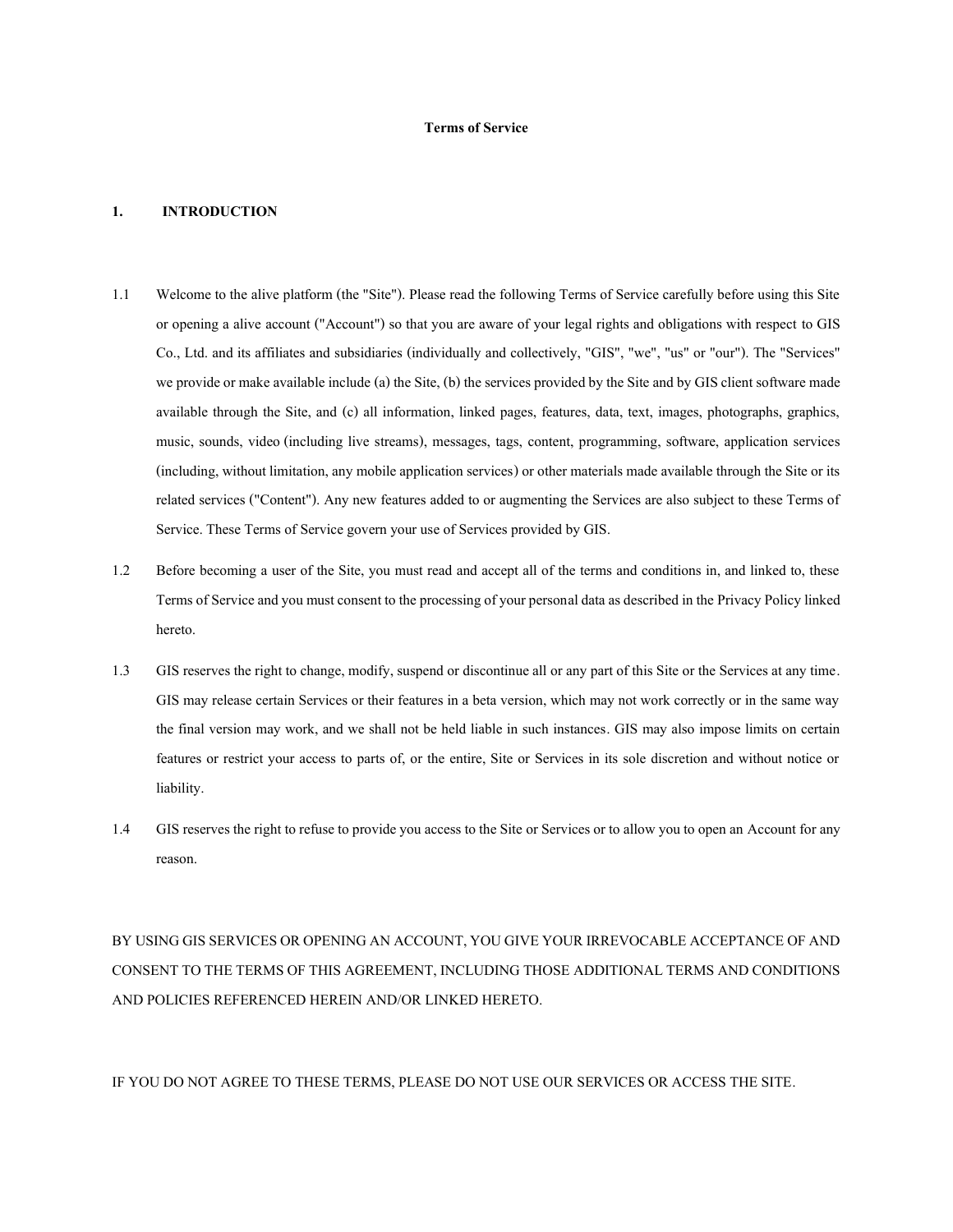## **2. PRIVACY**

- 2.1 Your privacy is very important to us at GIS. To better protect your rights we have provided the alive.storePrivacy Policy to explain our privacy practices in detail. Please review the Privacy Policy to understand how GIS collects and uses the information associated with your Account and/or your use of the Services (the "User Information"). By using the Services or providing information on the Site, you:
	- (i) consent to GIS's collection, use, disclosure and/or processing of your Content, personal data and User Information as described in the Privacy Policy;
	- (ii) agree and acknowledge that the proprietary rights of your User Information are jointly owned by you and GIS; and
	- (iii) shall not, whether directly or indirectly, disclose your User Information to any third party, or otherwise allow any third party to access or use your User Information, without GIS's prior written consent.
- 2.2 Users in possession of another user's personal data through the use of the Services (the "Receiving Party") hereby agree that, they will (i) comply with all applicable personal data protection laws with respect to any such data; (ii) allow the user whose personal data the Receiving Party has collected (the "Disclosing Party") to remove his or her data so collected from the Receiving Party's database; and (iii) allow the Disclosing Party to review what information have been collected about them by the Receiving Party, in each case of (ii) and (iii) above, in compliance with and where required by applicable laws.

## **3. LIMITED LICENSE**

3.1 GIS grants you a limited and revocable license to access and use the Services subject to the terms and conditions of these Terms of Service. All proprietary Content, trademarks, service marks, brand names, logos and other intellectual property ("Intellectual Property") displayed in the Site are the property of GIS and where applicable, third party proprietors identified in the Site. No right or license is granted directly or indirectly to any party accessing the Site to use or reproduce any Intellectual Property, and no party accessing the Site shall claim any right, title or interest therein. By using or accessing the Services you agree to comply with the copyright, trademark, service mark, and all other applicable laws that protect the Services, the Site and its Content. You agree not to copy, distribute, republish, transmit, publicly display, publicly perform, modify, adapt, rent, sell, or create derivative works of any portion of the Services, the Site or its Content. You also may not, without our prior written consent, mirror or frame any part or whole of the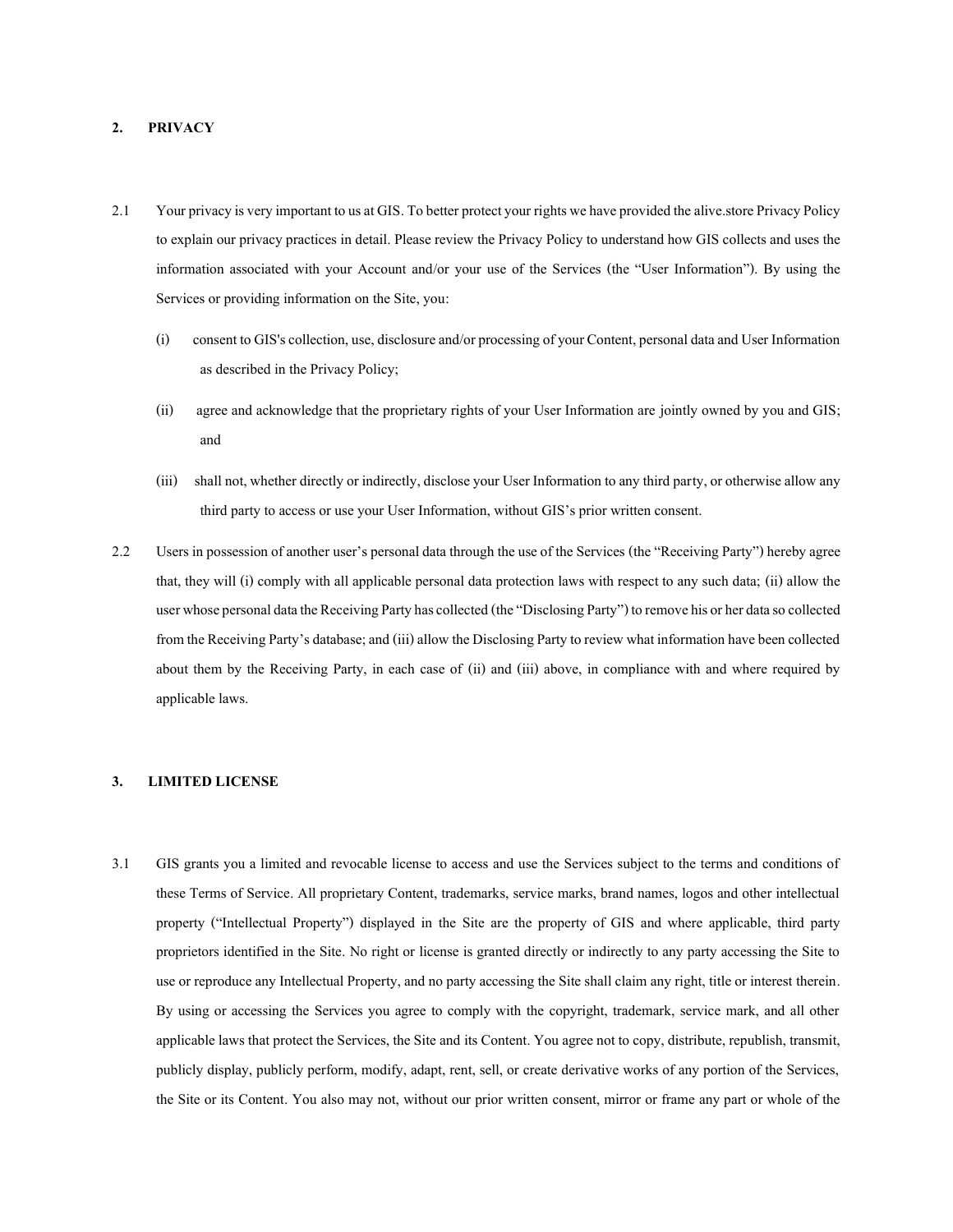contents of this Site on any other server or as part of any other website. In addition, you agree that you will not use any robot, spider or any other automatic device or manual process to monitor or copy our Content, without our prior written consent (such consent is deemed given for standard search engine technology employed by Internet search websites to direct Internet users to this website).

3.2 You are welcome to link to the Site from your website, provided that your website does not imply any endorsement by or association with GIS. You acknowledge that GIS may, in its sole discretion and at any time, discontinue providing the Services, either in part or as a whole, without notice.

#### **4. SOFTWARE**

Any software provided by us to you as part of the Services is subject to the provisions of these Terms of Service. GIS reserves all rights to the software not expressly granted by GIS hereunder. Any third-party scripts or code, linked to or referenced from the Services, are licensed to you by the third parties that own such scripts or code, not by GIS.

## **5. ACCOUNTS AND SECURITY**

- 5.1 Some functions of our Services require registration for an Account by selecting a unique user identification ("User ID") and password, and by providing certain personal information. If you select a User ID that GIS, in its sole discretion, finds offensive or inappropriate, GIS has the right to suspend or terminate your Account. You may be able to use your Account to gain access to other products, websites or services to which we have enabled access or with which we have tied up or collaborated. GIShas not reviewed, and assumes no responsibility for any third party content, functionality, security, services, privacy policies, or other practices of those products, websites or services. If you do so, the terms of service for those products, websites or services, including their respective privacy policies, if different from these Terms of Service and/or our Privacy Policy, may also apply to your use of those products, websites or services.
- 5.2 You agree to (a) keep your password confidential and use only your User ID and password when logging in, (b) ensure that you log out from your account at the end of each session on the Site, (c) immediately notify GISof any unauthorized use of your Account, User ID and/or password, and (d) ensure that your Account information is accurate and up-to-date. You are fully responsible for all activities that occur under your User ID and Account even if such activities or uses were not committed by you. GISwill not be liable forany loss or damage arising from unauthorizeduse of your password or your failure to comply with this Section.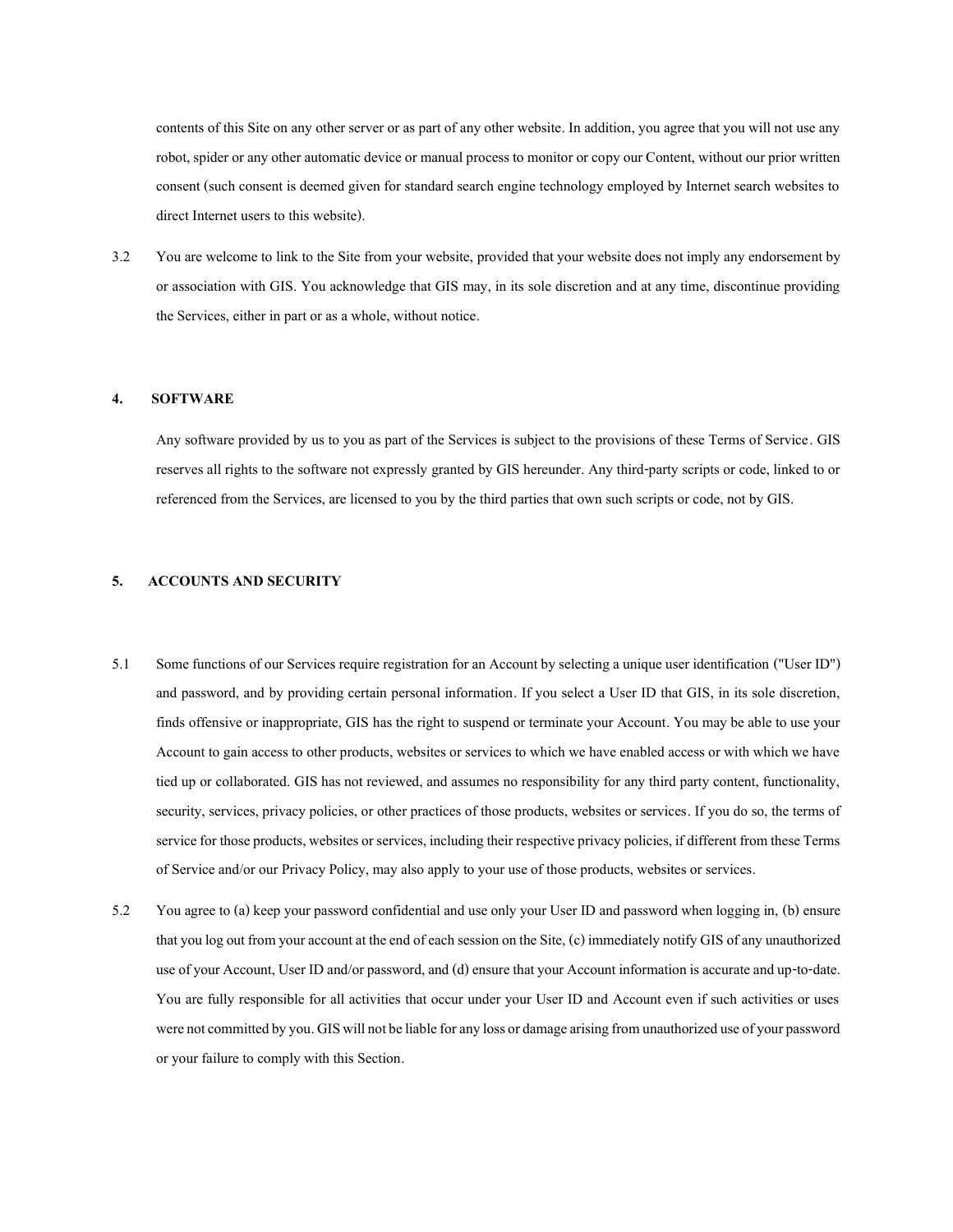- 5.3 You agree that GIS may for any reason, in its sole discretion and with or without notice or liability to you or any third party, immediately terminate your Account and your User ID, remove or discard from the Site any Content associated with your Account and User ID, Grounds for such actions may include, but are not limited to (a) extended periods of inactivity, (b) violation of the letter or spirit of these Terms of Service, (c) illegal, fraudulent, harassing, defamatory, threatening or abusive behavior (d) having multiple user accounts, (e) buying products on the Site for the purpose of commercial re-sale, (f) abnormal or excessive purchase of products from the same Seller or related group of Sellers, (f) voucher abuse (including, but not limited to, selling of vouchers to third parties and abnormal or excessive use of vouchers on the Site), or (g) behavior that is harmful to other users, third parties, or the business interests of GIS. Use of an Account for illegal, fraudulent, harassing, defamatory, threatening or abusive purposes may be referred to law enforcement authorities without notice to you. If a legal dispute arises or law enforcement action is commenced relating to your Account or your use of the Services for any reason, GIS may terminate your Account immediately with or without notice.
- 5.4 Users may terminate their Account if they notify GIS in writing (including via email at customerservice-gps@cdg.co.th) of their desire to do so. Notwithstanding any such termination, users remain responsible and liable for any incomplete transaction (whether commenced prior to or after such termination), shipment of the product, payment for the product, or the like, and users must contact GIS after he or she has promptly and effectively carried out and completed all incomplete transactions according to the Terms of Service. GIS shall have no liability, and shall not be liable for any damages incurred due to the actions taken in accordance with this Section. Users waive any and all claims based on any such action taken by GIS.
- 5.5 You may only use the Services and/or open an Account if you are located in one of our approved countries, as updated from time to time.

# **6. TERM OF USE**

- 6.1 The license for use of this Site and the Services is effective until terminated. This license will terminate as set forth under these Terms of Service or if you fail to comply with any term or condition of these Terms of Service. In any such event, GIS may effect such termination with or without notice to you.
- 6.2 You agree not to: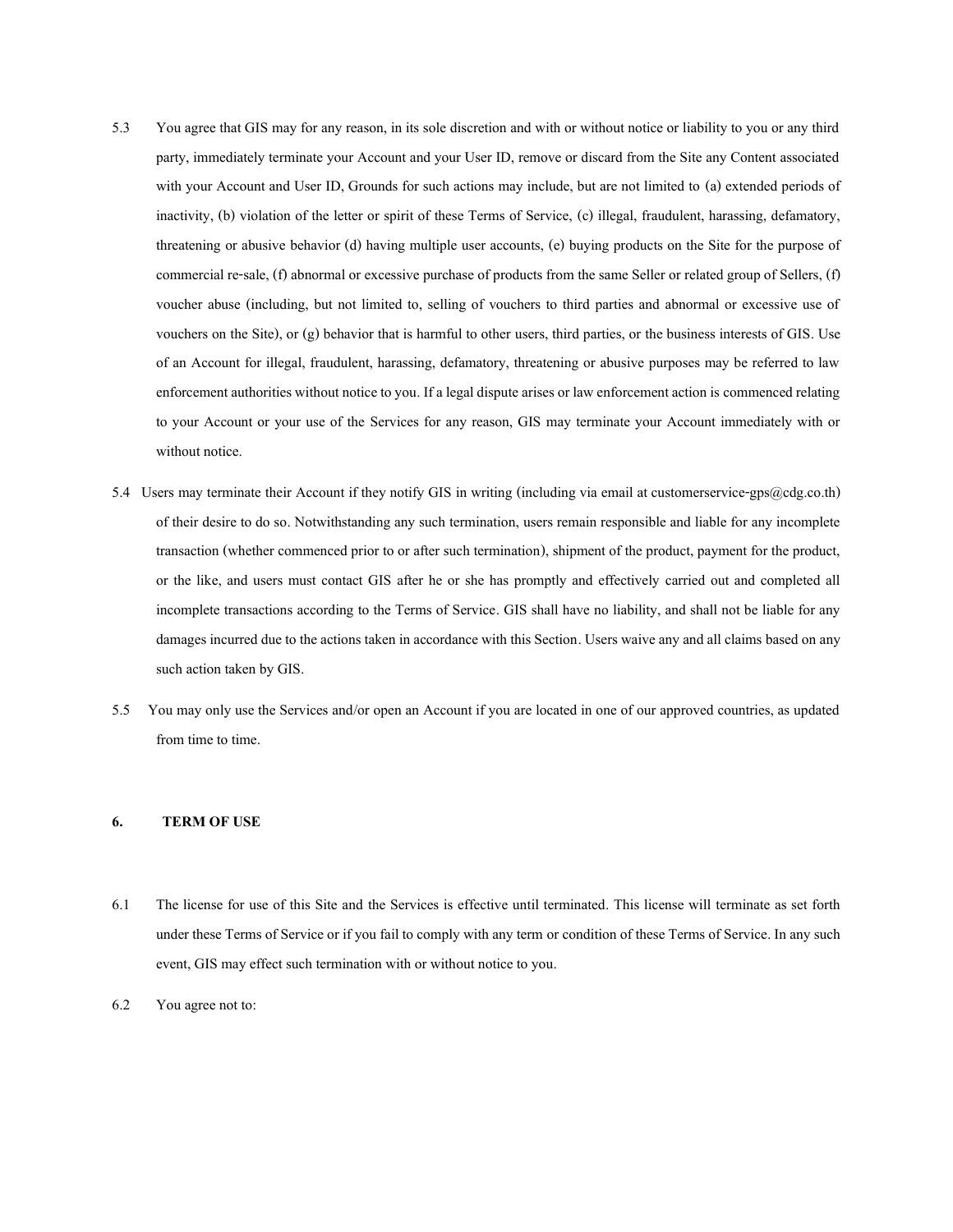- (a) upload, post, transmit or otherwise make available any Content that is unlawful, harmful, threatening, abusive, harassing, alarming, distressing, tortuous, defamatory, vulgar, obscene, libelous, invasive of another's privacy, hateful, or racially, ethnically or otherwise objectionable;
- (b) violate any laws, including without limitation any laws and regulation in relation to export and import restrictions, third party rights;
- (c) upload, post, transmit or otherwise make available any Content featuring an unsupervised minor or use the Services to harm minors in any way
- (d) use the Services or upload Content to impersonate any person or entity, or otherwise misrepresent your affiliation with a person or entity;
- (e) forge headers or otherwise manipulate identifiers in order to disguise the origin of any Content transmitted through the Services;
- (f) remove any proprietary notices from the Site;
- (g) cause, permit or authorize the modification, creation of derivative works, or translation of the Services without the express permission of GIS;
- (h) use the Services for the benefit of any third party or any manner not permitted by the licenses granted herein;
- (i) use the Services or upload Content in a manner that is fraudulent, unconscionable, false, misleading or deceptive;
- (j) open and/or operate multiple user accounts in connection with any conduct that violates either the letter or spirit of these Terms of Service;
- (k) access the GISplatform, open a user account, or otherwise access your user account using an emulator, simulator, bot, or other similar hardware or software;
- (l) manipulate the price of any item or interfere with other product listings;
- (m) attempt to decompile, reverse engineer, disassemble or hack the Services (or any portion thereof), or to defeat or overcome any encryption technology or security measures implemented by GIS with respect to the Services and/or data transmitted, processed or stored by GIS;
- (n) harvest or collect any information about or regarding other Account holders, including, without limitation, any personal data or information;
- (m) upload, email, post, transmit or otherwise make available any Content that you do not have a right to make available under any law or under contractual or fiduciary relationships (such as inside information, proprietary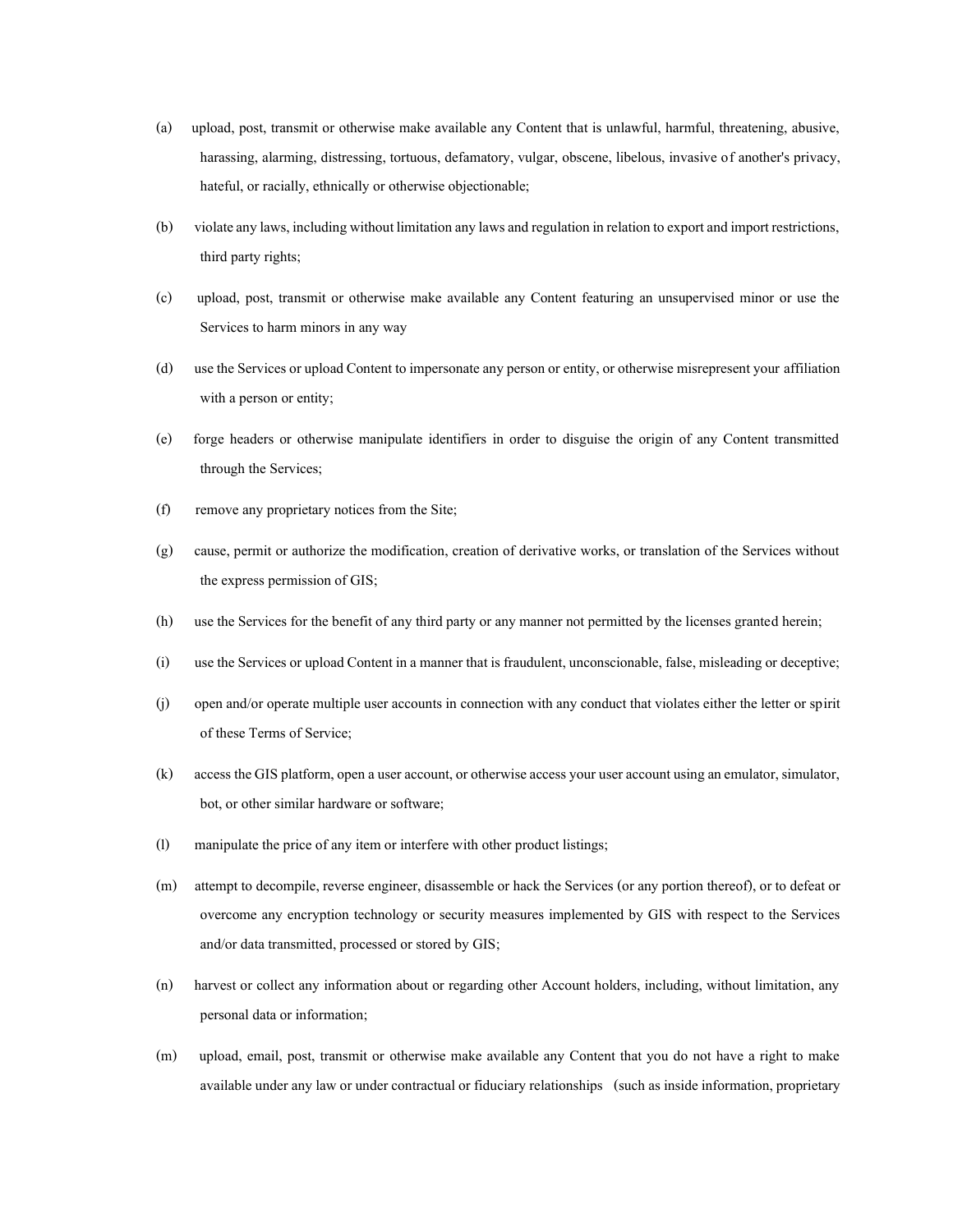and confidential information learned or disclosed as part of employment relationships or under nondisclosure agreements);

- (o) upload, email, post, transmit or otherwise make available any Content that infringes any patent, trademark, trade secret, copyright or other proprietary rights of any party;
- (p) upload, email, post, transmit or otherwise make available any unsolicited or unauthorizedadvertising, promotional materials, "junk mail", "spam", "chain letters", "pyramid schemes", or any other unauthorized form of solicitation;
- (q) upload, email, post, transmit or otherwise make available any material that contains software viruses, worms, Trojan-horses or any other computer code, routines, files or programs designed to directly or indirectly interfere with, manipulate, interrupt, destroy or limit the functionality or integrity of any computer software or hardware or data or telecommunications equipment;
- (r) disrupt the normal flow of dialogue, cause a screen to "scroll" faster than other users of the Services are able to type, or otherwise act in a manner that negatively affects other users' ability to engage in real time exchanges;
- (s) interfere with, manipulate or disrupt the Services or servers or networks connected to the Services or any other user's use and enjoyment of the Services, or disobey any requirements, procedures, policies or regulations of networks connected to the Site;
- (t) take any action or engage in any conduct that could directly or indirectly damage, disable, overburden, or impair the Services or the servers or networks connected to the Services;
- (u) use the Services to intentionally or unintentionally violate any applicable local, state, national or international law, rule, code, directive, guideline, policy or regulation including, without limitation, laws and requirements (whether or not having the force of law) relating to anti-money laundering or counter-terrorism;
- (v) use the Services to violate the privacy of others or to "stalk" or otherwise harass another;
- (w) infringe the rights of GIS, including any intellectual property rights and any passing off of the same thereof;
- (x) use the Services to collect or store personal data about other users in connection with the prohibited conduct and activities set forth above; and/or
- (y) list items which infringe upon the copyright, trademark or other intellectual property rights of third parties or use the Services in a manner which will infringe the intellectual property rights of others.
- 6.5 You acknowledge, consent to and agree that GIS may access, preserve and disclose your Account information and Content if required to do so by law or pursuant to an order of a court or by any governmental or regulatory authority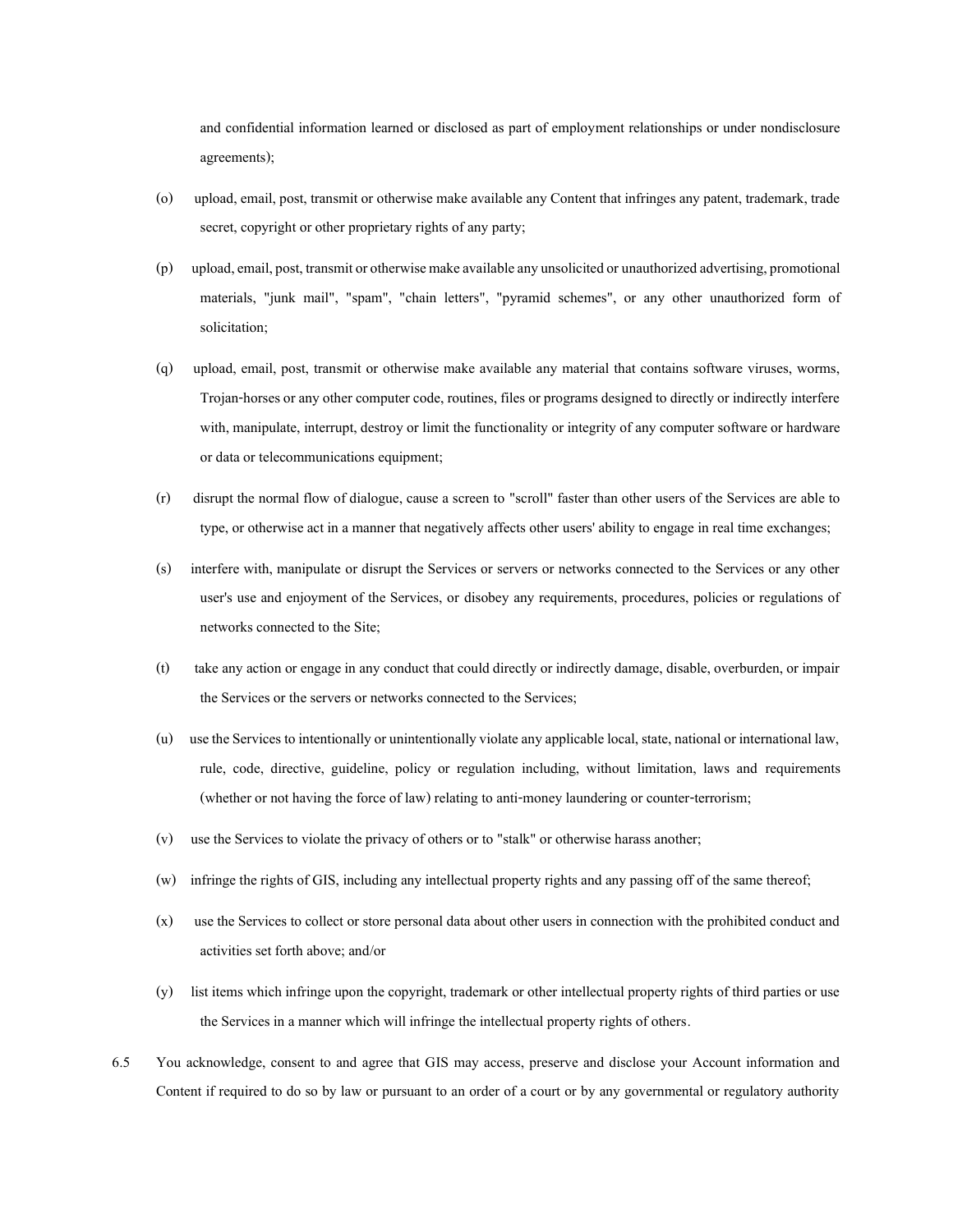having jurisdiction over GIS or in a good faith belief that such access preservation or disclosure is reasonably necessary to: (a) comply with legal process; (b) enforce these Terms of Service; (c) respond to claims that any Content violates the rights of third parties; (d) respond to your requests for customer service; or (e) protect the rights, property or personal safety of GIS, its users and/or the public.

# **7. VIOLATION OF OUR TERMS OF SERVICE**

- 7.1 Violations of this policy may result in a range of actions, including, without limitation, any or all of the following:
	- Listing deletion
	- Limits placed on Account privileges
	- Account suspension and subsequent termination
	- Criminal charges
	- Civil actions, including without limitation a claim for damages and/or interim or injunctive relief before the court's judgment or order
- 7.2 If you believe a user on our Site is violating these Terms of Service, please contact customerservice-gps@cdg.co.th

# **8. PURCHASE AND PAYMENT**

- 8.1 GISsupports one or more of the following payment methods in each country it operates in:
	- (i) Credit Card

Card payments are processed through third-party payment channels and the type of credit cards accepted by these payment channels may vary

(ii) Bank Transfer

Buyer may make payments through an Automated Teller Machine or internet bank transfer ("Bank Transfer") to our designated GIS Guarantee Account. Buyer must provide GIS with the transfer receipt or payment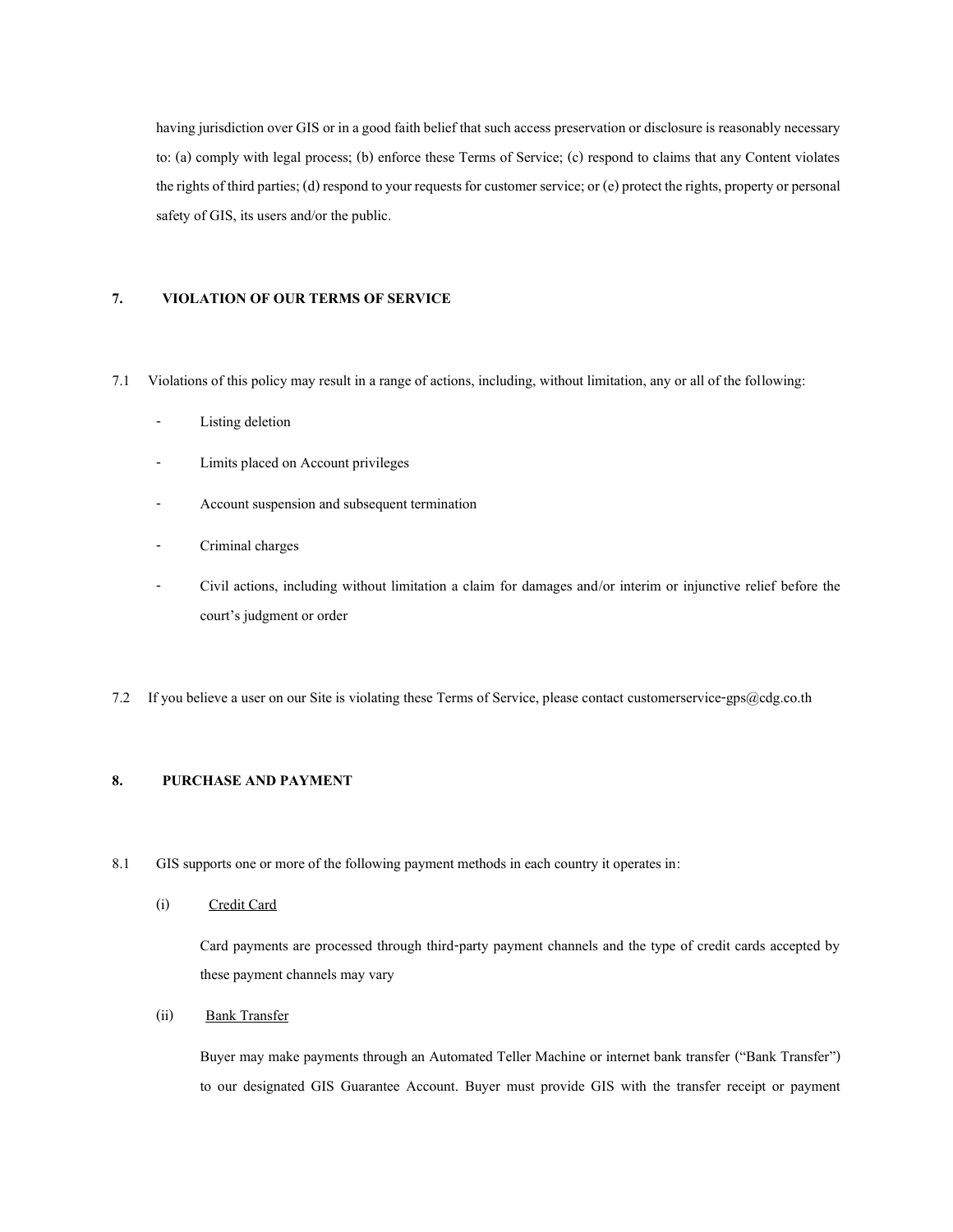transaction reference for verification purposes through the 'Upload Receipt' function found in GIS's website as payment confirmation. If payment confirmation is not received by GIS within three (3) days, Buyer's order will be cancelled.

8.2 GIStakes no responsibility and assume no liability for any loss or damages to Buyer arising from shipping information and/or payment information entered by Buyer or wrong remittance by Buyer in connection with the payment for the items purchased. We reserve the right to check whether Buyer is duly authorized to use certain payment method, and may suspend the transaction until such authorization is confirmed or cancel the relevant transaction where such confirmation is not available.

## **9. FEEDBACK**

GIS welcomes information and feedback from our users which will enable GIS to improve the quality of service provided. Please refer to our feedback procedure below for further information:

- (i) Feedback may be made in writing through email to or using the feedback form found on the website.
- (ii) Anonymous feedback will not be accepted.
- (iii) Users affected by the feedback should be fully informed of all facts and given the opportunity to put forward their case.
- (iv) Vague and defamatory feedback will not be entertained.

## **10. DISCLAIMERS**

10.1 THE SERVICES ARE PROVIDED "AS IS" AND WITHOUT ANY WARRANTIES, CLAIMS OR REPRESENTATIONS MADE BY GIS OF ANY KIND EITHER EXPRESSED, IMPLIED OR STATUTORY WITH RESPECT TO THE SERVICES, INCLUDING, WITHOUT LIMITATION, WARRANTIES OF QUALITY, PERFORMANCE, NON-INFRINGEMENT, MERCHANTABILITY, OR FITNESS FOR A PARTICULAR PURPOSE, NOR ARE THERE ANY WARRANTIES CREATED BY COURSE OF DEALING, COURSE OF PERFORMANCE OR TRADE USAGE. WITHOUT LIMITING THE FOREGOING AND TO THE MAXIMUM EXTENT PERMITTED BY APPLICABLE LAW, GIS DOES NOT WARRANT THAT THE SERVICES, THIS SITE OR THE FUNCTIONS CONTAINED THEREIN WILL BE AVAILABLE, ACCESSIBLE, UNINTERRUPTED,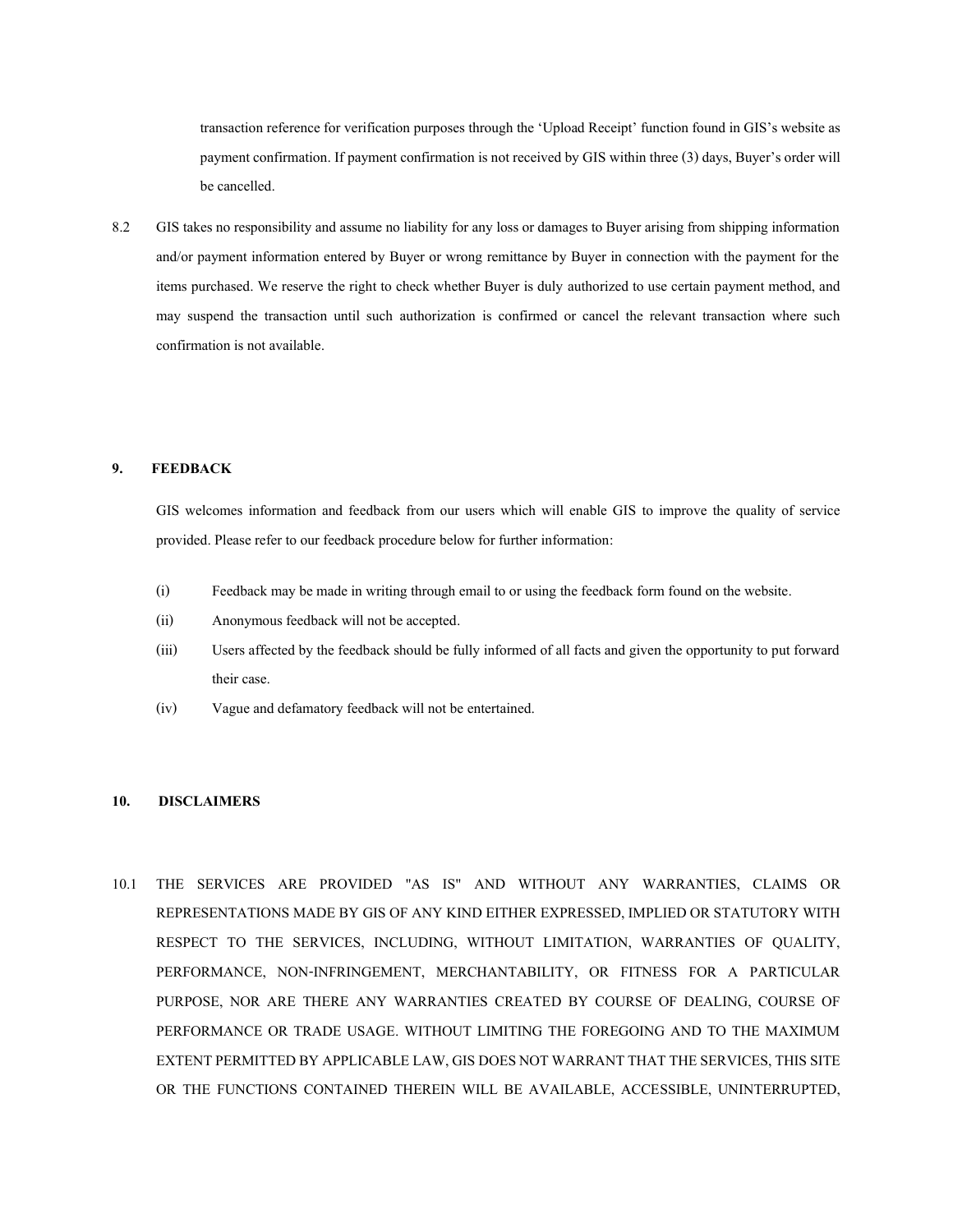TIMELY, SECURE, ACCURATE, COMPLETE OR ERROR-FREE, THAT DEFECTS, IF ANY, WILL BE CORRECTED, OR THAT THIS SITE AND/OR THE SERVER THAT MAKES THE SAME AVAILABLE ARE FREE OF VIRUSES, CLOCKS, TIMERS, COUNTERS, WORMS, SOFTWARE LOCKS, DROP DEAD DEVICES, TROJAN-HORSES, ROUTINGS, TRAP DOORS, TIME BOMBS OR ANY OTHER HARMFUL CODES, INSTRUCTIONS, PROGRAMS OR COMPONENTS.

- 10.2 YOU ACKNOWLEDGE THAT THE ENTIRE RISK ARISING OUT OF THE USE OR PERFORMANCE OF THE SITE AND/OR THE SERVICES REMAINS WITH YOU TO THE MAXIMUM EXTENT PERMITTED BY APPLICABLE LAW.
- 10.3 GIS HAS NO CONTROL OVER AND, TO THE MAXIMUM EXTENT PERMITTED BY APPLICABLE LAW, DOES NOT GUARANTEE OR ACCEPT ANY RESPONSIBILITY FOR THE FITNESS FOR PURPOSE, EXISTENCE, QUALITY, SAFETY OR LEGALITY OF ITEMS AVAILABLE VIA THE SERVICES AND YOU AGREE TO RELEASE GIS AND ITS AFFILIATES FROM ANY AND ALL CLAIMS, DEMANDS AND DAMAGES ARISING OUT OF OR IN CONNECTION WITH ANY SUCH DISPUTE.

# **11. EXCLUSIONS AND LIMITATIONS OF LIABILITY**

- 11.1 TO THE MAXIMUM EXTENT PERMITTED BY APPLICABLE LAW, IN NO EVENT SHALL GIS BE LIABLE WHETHER IN CONTRACT, WARRANTY, TORT (INCLUDING, WITHOUT LIMITATION, NEGLIGENCE (WHETHER ACTIVE, PASSIVE OR IMPUTED), PRODUCT LIABILITY, STRICT LIABILITY OR OTHER THEORY), OR OTHER CAUSE OF ACTION AT LAW, IN EQUITY, BY STATUTE OR OTHERWISE, FOR:
	- (i) (A) LOSS OF USE; (B) LOSS OF PROFITS; (C) LOSS OF REVENUES; (D) LOSS OF DATA; (E) LOSS OF GOOD WILL; OR (F) FAILURE TO REALISE ANTICIPATED SAVINGS, IN EACH CASE WHETHER DIRECT OR INDIRECT; OR
	- (ii) ANY INDIRECT, INCIDENTAL, SPECIAL OR CONSEQUENTIAL DAMAGES, ARISING OUT OF OR IN CONNECTION WITH THE USE OR INABILITY TO USE THIS SITE OR THE SERVICES, INCLUDING, WITHOUT LIMITATION, ANY DAMAGES RESULTING THEREFROM, EVEN IF GIS HAS BEEN ADVISED OF THE POSSIBILITY OF SUCH DAMAGES.
- 11.2 YOU ACKNOWLEDGE AND AGREE THAT YOUR ONLY RIGHT WITH RESPECT TO ANY PROBLEMS OR DISSATISFACTION WITH THE SERVICES IS TO REQUEST FOR TERMINATION OF YOUR ACCOUNT AND/OR DISCONTINUE ANY USE OF THE SERVICES.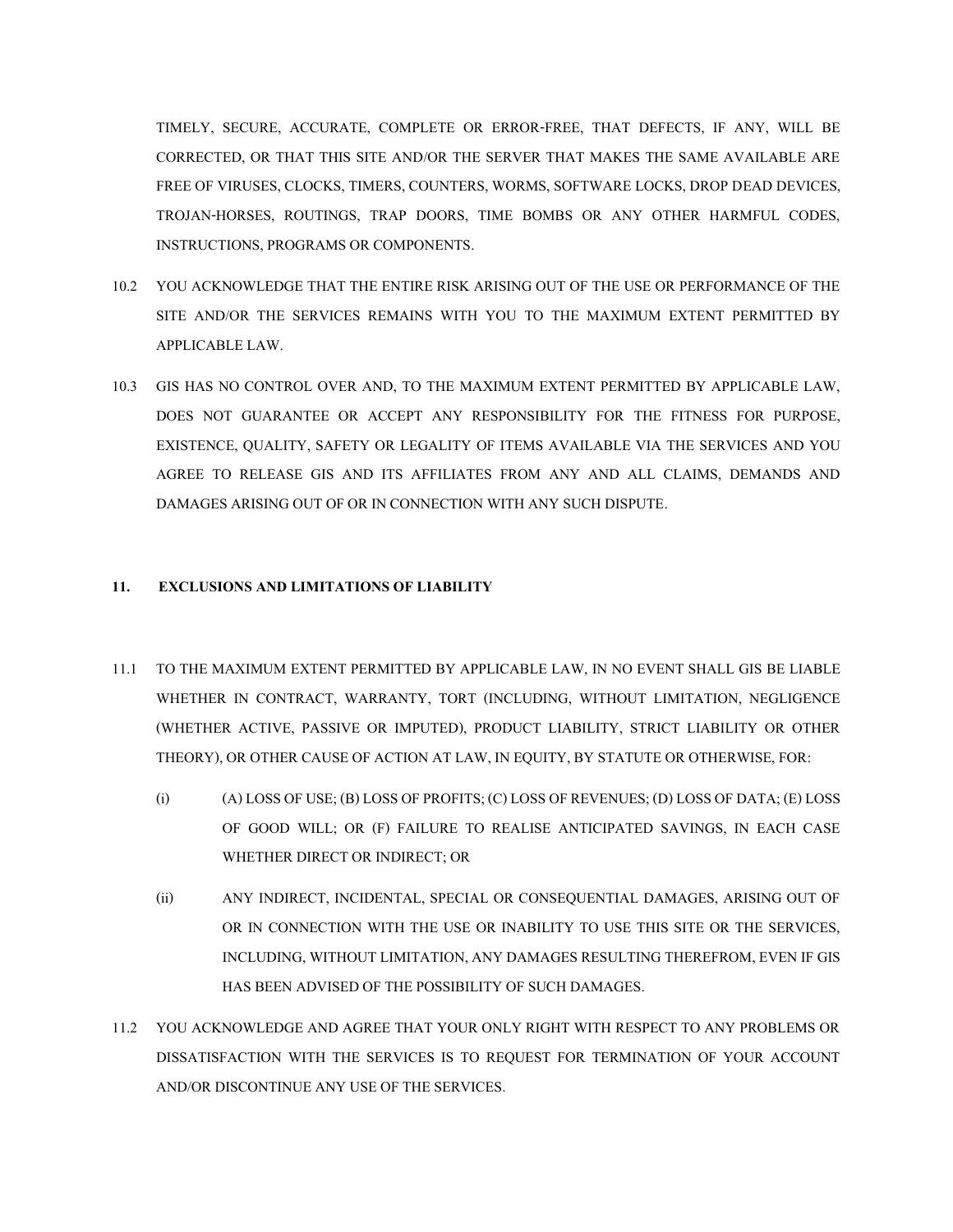11.3 NOTHING IN THESE TERMS OF SERVICE SHALL LIMIT OR EXCLUDE ANY LIABILITY FOR DEATH OR PERSONAL INJURY CAUSED BY GIS'S NEGLIGENCE, FOR FRAUD OR FOR ANY OTHER LIABILITY ON THE PART OF GIS THAT CANNOT BE LAWFULLY LIMITED AND/OR EXCLUDED.

## **12. LINKS TO THIRD PARTY SITES**

Third party links will let you leave this site and the sites they link to are not under the control of GIS in any manner whatsoever and you therefore access them at your own risk. GIS is in no manner responsible for the contents of any such linked site or any link contained within a linked site, including any changes or updates to such sites. GIS is providing these links merely as a convenience, and the inclusion of any link does not in any way imply or express affiliation, endorsement or sponsorship by GIS of any linked site and/or any of its content therein.

# **13. THIRD PARTY CONTRIBUTIONS TO THE SERVICES AND EXTERNAL LINKS**

- 13.1 Each contributor to the Services of data, text, images, sounds, video, software and other Content is solely responsible for the accuracy, reliability, nature, rights clearance, compliance with law and legal restrictions associated with their Content contribution. As such, GIS is not responsible to, and shall not, regularly monitor or check for the accuracy, reliability, nature, rights clearance, compliance with law and legal restrictions associated with any contribution of Content. You will not hold GIS responsible for any user's actions or inactions, including, without limitation, things they post or otherwise make available via the Services.
- 13.2 In addition, the Services may contain links to third party products, websites, services and offers. These third party links, products, websites and services are not owned or controlled by GIS. Rather, they are operated by, and are the property of, the respective third parties, and may be protected by applicable copyright or other intellectual property laws and treaties. GIS has not reviewed, and assumes no responsibility for the content, functionality, security, services, privacy policies, or other practices of these third parties. You are encouraged to read the terms and other policies published by such third parties on their websites or otherwise. By using the Services, you agree that GIS shall not be liable in any manner due to your use of, or inability to use, any website or widget. You further acknowledge and agree that GIS may disable your use of, or remove, any third party links, or applications on the Services to the extent they violate these Terms of Service.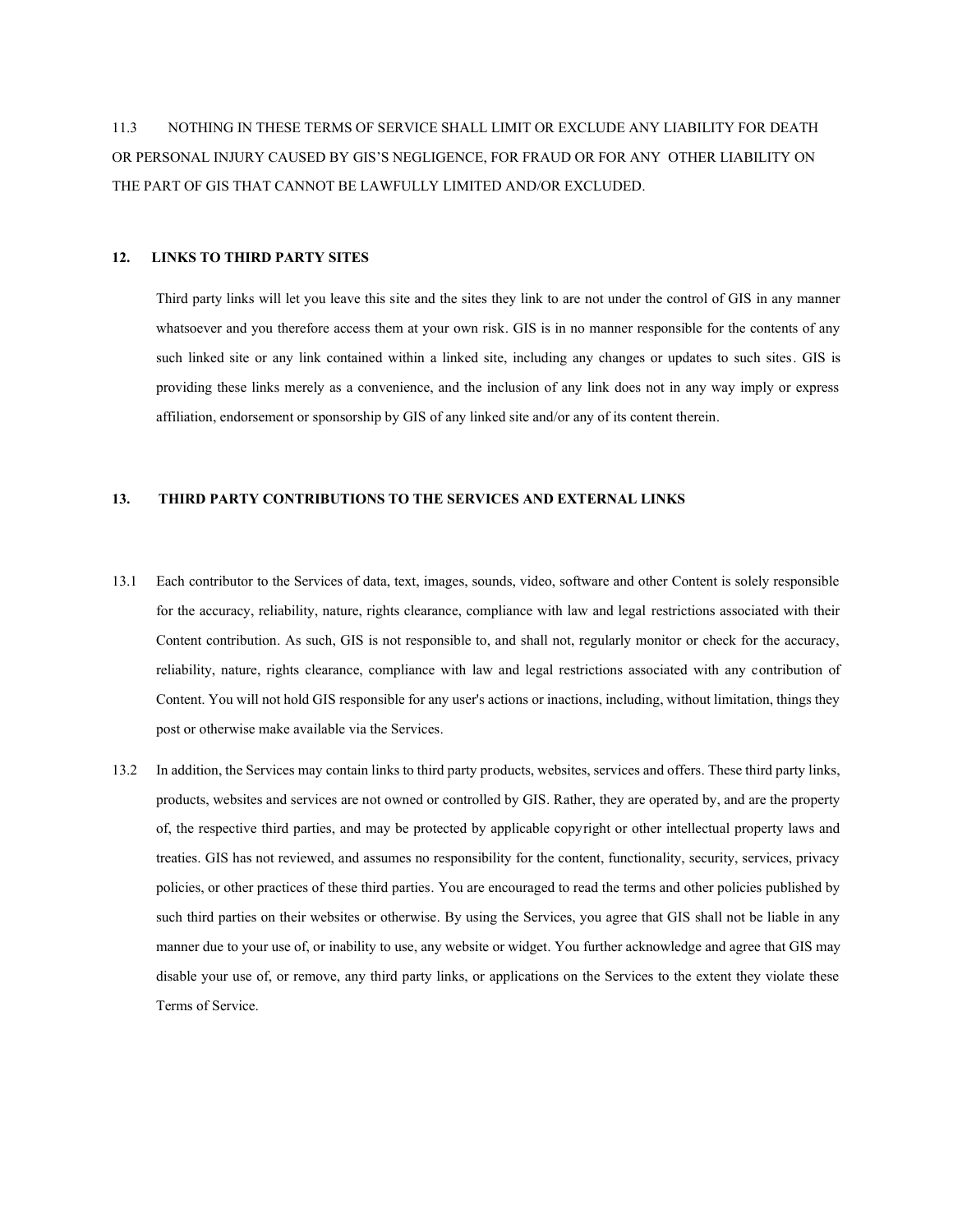# **14. YOUR REPRESENTATIONS AND WARRANTIES**

You represent and warrant that:

- (a) you possess the legal capacity (and in the case of a minor, valid parent or legal guardian consent), right and ability to enter into these Terms of Service and to comply with its terms; and
- (b) you will use the Services for lawful purposes only and in accordance with these Terms of Service and all applicable laws, rules, codes, directives, guidelines, policies and regulations

### **15. Fraudulent or suspicious activity**

- If GIS, in its sole discretion, believes that you may have engaged in any potentially fraudulent or suspicious activity and/or transactions. The actions we may take include but are not limited to the following:
- (a) We may close, suspend, or limit your access to your Account or the Services, and/or suspend the processing of any transaction;
- (b) We may hold, apply or transfer the funds in your Account as required by judgments and orders which affect you or your Account, including judgments and orders issued by courts; and
- (c) We may refuse to provide the Services to you now and in the future.

# **16. INDEMNITY**

You agree to indemnify, defend and hold harmless GIS, and its shareholders, subsidiaries, affiliates, directors, officers, agents, co-branders or other partners, an employees (collectively, the "Indemnified Parties") from and against any and all claims, actions, proceedings, and suits and all related liabilities, damages, settlements penalties, fines, costs and expenses (including, without limitation, any other dispute resolution expenses) incurred by any Indemnified Party arising out of or relating to: (a) any transaction made on the Site, or any dispute in relation to such transaction (except where GIS or its affiliates is the seller in the transaction that the dispute relates to), (c) the hosting, operation, management and/or administration of the Services by or on behalf of GIS, (d) your violation or breach of any term of these Terms of Service or any policy guidelines referenced herein, (e) your use or misuse of the Services, or (f) your breach of any law or any rights of a third party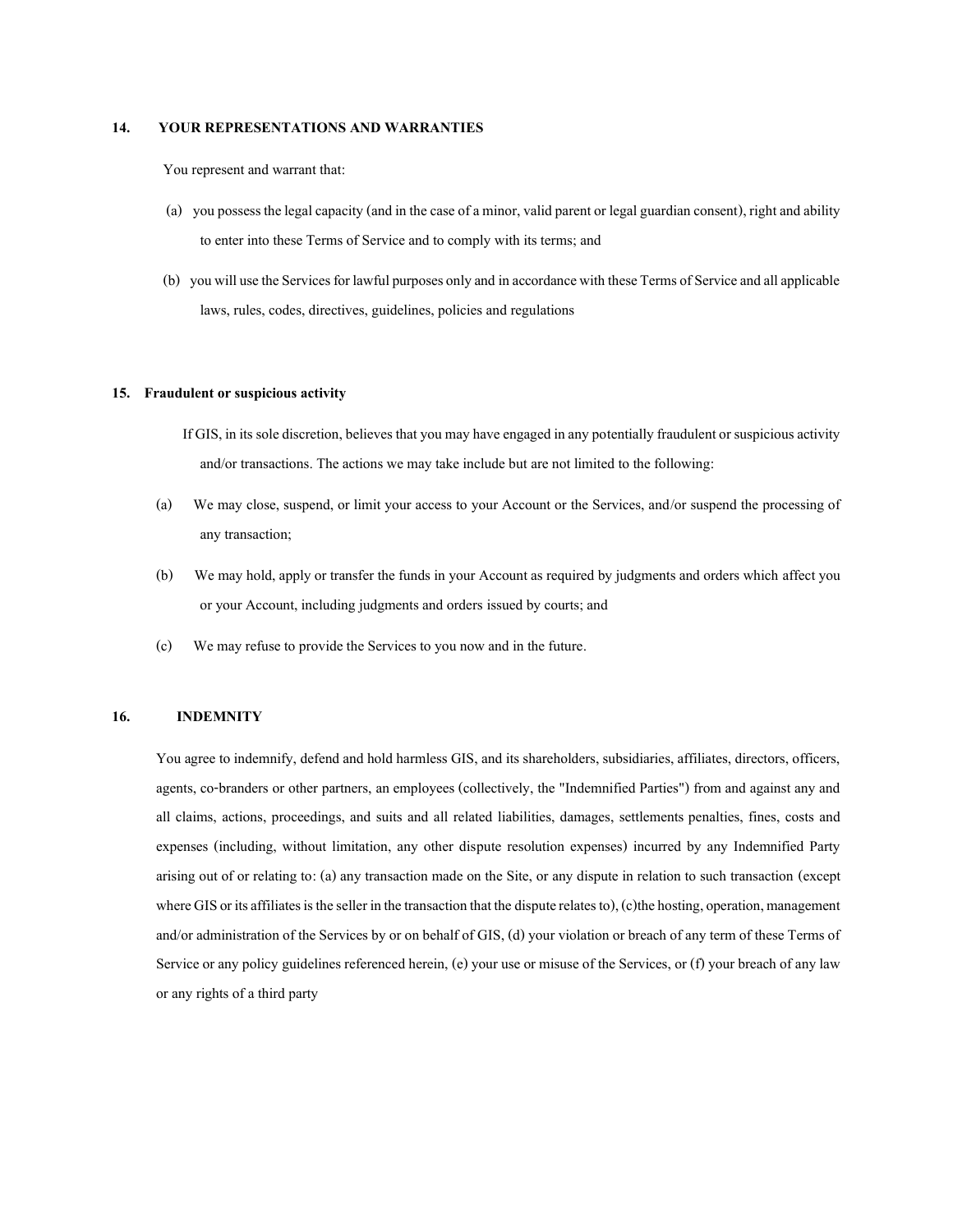### **17. SEVERABILITY**

If any provision of these Terms of Service shall be deemed unlawful, void, or for any reason unenforceable under the law of any jurisdiction, then that provision shall be deemed severable from these terms and conditions and shall not affect the validity and enforceability of any remaining provisions in such jurisdiction nor the validity and enforceability of the provision in question under the law of any other jurisdiction.

### **18. GOVERNING LAW**

These Terms of Service shall be governed by and construed in accordance with the laws of the Thailand without regard to its conflict of law rules. The United Nations Convention on Contracts for the International Sale of Goods and the Uniform Computer Information Transaction Act, to the extent applicable, are expressly disclaimed. Unless otherwise required by applicable laws, any dispute, controversy, claim or difference of any kind whatsoever shall arising out of or relating to these Terms of Service against or relating to GIS or any Indemnified Party under these Terms of Service shall be referred to and finally resolved by arbitration in Thailand in accordance with the Arbitration Rules of the Thailand Arbitration Centre ("THAC Rules") for the time being in force, which rules are deemed to be incorporated by reference in this Section. There will be one (1) arbitrator and the language of the arbitration shall be Thai.

## **19. GENERAL PROVISIONS**

- 19.1 GIS reserves all rights not expressly granted herein.
- 19.2 GIS may modify these Terms of Service at any time by posting the revised Terms of Service on this Site. Your continued use of this Site after such changes have been posted shall constitute your acceptance of such revised Terms of Service.
- 19.3 You may not assign, sublicense or transfer any rights granted to you hereunder or subcontract any of your obligations.
- 19.4 Nothing in these Terms of Service shall constitute a partnership, joint venture or principal-agent relationship between you and GIS, nor does it authorizeyou to incur any costs or liabilities on GIS's behalf.
- 19.5 The failure of GISat any time or times to require performance of any provision hereof shall in no manner affect its right at a later time to enforce the same unless the same is waived in writing.
- 19.6 These Terms of Service are solely for your and our benefit and are not for the benefit of any other person or entity, except for GIS's affiliates and subsidiaries (and each of GIS's and its affiliates' and subsidiaries' respective successors and assigns).